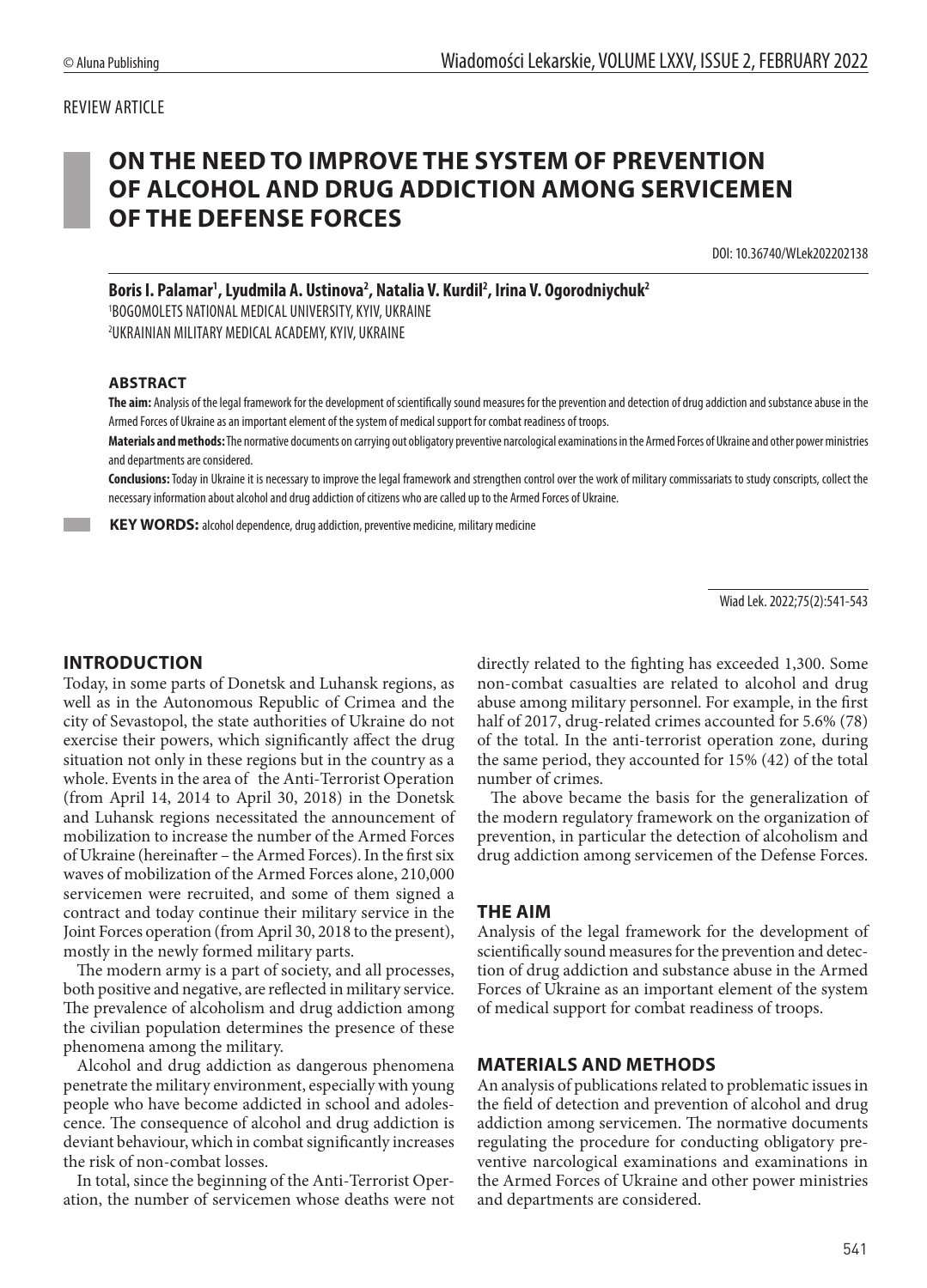### **REVIEW AND DISCUSSION**

Monitoring of the drug and alcohol situation in Ukraine is carried out in accordance with the Resolution of the Cabinet of Ministers of Ukraine of July 10, 2019 № 689 "Issues of monitoring the drug and alcohol situation in Ukraine" [1] and the Order of the Cabinet of Ministers of Ukraine of 06.02.2019 № 56-r "On approval of the action plan for 2019-2020 for the implementation of the State Drug Policy Strategy for the period up to 2020"[2].

Public information on the results of the annual monitoring is available on the website of the state institution "Center for Mental Health and Monitoring of Drugs and Alcohol of the Ministry of Health of Ukraine". According to the latest state monitoring of drugs and alcohol of the Ministry of Health of Ukraine, at the beginning of 2019 in Ukraine were registered more than 9 thousand people who were diagnosed for the first time in their lives with mental disorders related to drug use, among their share of persons aged 15 to 35 was 75.1%. The main users of drugs are men (85.2%); the share of women - 14.8%; residents of cities - 83.7%, rural areas - 16.3%. The highest prevalence of drug addiction (per 100 thousand population) was recorded in Zaporizhzhia (364.61), Kropyvnytskyi (262.2), Odessa (235.47), Mykolaiv (213.93), Dnipropetrovsk (210.3), Kherson (181.7), Chernihiv (165.93) regions and the city of Kyiv (293.87). Among the most consumed drugs, opioids account for 65.5%; cannabinoids - 9.7%; cocaine - 0.02%; hallucinogens - 0.08%; simultaneous use of several drugs and other psychoactive substances - 24.2% [3].

Thus, according to official data, at the beginning of 2019, more than 100,000 drug addicts were registered across the country. However, according to experts of the international project "European survey of students on alcohol and other drug use - ESPAD", given the hidden nature of this phenomenon, drug latency, researchers believe that the idea of the number of drug addicts in Ukraine is 450-500 thousand people is more than 1% of the total population. According to opinion polls conducted within the framework of this project, 35% of freshmen in colleges and 25% of university students have experience of drug use. Experts believe that the number of Ukrainians who cannot live without drugs is increasing by almost 8% every year [4].

In 2017, the Verkhovna Rada of Ukraine adopted the Law "On Amendments to Certain Legislative Acts of Ukraine Concerning Strengthening the Responsibility of Servicemen and Certain Other Persons" [5]. The law stipulates that the consumption of alcoholic, low-alcohol beverages or the use of narcotic drugs, psychotropic substances or their analogues by servicemen, conscripts and reservists during gatherings on the territory of military units, military facilities, or the appearance of such persons on the territory of a military unit while intoxicated state, in a state of narcotic or other intoxication, or their performance of military duties in a state of intoxication, in a state of narcotic or other intoxication, as well as the refusal of such persons to undergo an examination for alcohol, drug or other intoxication entail the imposition of a fine of seventy to one hundred and forty-five non-taxable minimum incomes or arrest with detention on guard duty for up to five days. It is provided that the participation of chiefs (commanders) and other leaders in such actions entails the imposition of a fine of one hundred forty-five to two hundred and fifteen tax-free minimum incomes or arrest with detention on guard duty for a period of five to seven days. Such acts committed during a special period

or by a person who during the year was subject to an administrative penalty for the same violations, entail the imposition of a fine of two hundred and fifteen to two hundred and eighty-five non-taxable minimum incomes or arrest with detention on guard duty for a period of seven to ten days.

Analysis of crimes related to drugs and psychotropic substances among servicemen shows that in the structure of seized drugs and psychotropic substances were most often found: products of cannabis processing in the form of crushed parts of this plant (hashish, anasha, marijuana) or related to bouquet; hemp resins (black or brown tablets); products of opium poppy processing in the form of raw opium; heroin; synthetic drugs (methadone, amphetamine, opium alkaloids); pharmaceuticals; precursors (acetic anhydride, ephedrine, lysergic acid, etc.) [6, 7].

In Ukraine, in order to timely identify patients with alcoholism and drug addiction, and establish medical contraindications to certain activities, a preventive drug test has been introduced.

The procedure for drug examination is determined by:

- Resolution of the Cabinet of Ministers of Ukraine № 1238 of 06.11.1997 "On mandatory preventive narcological examination and the procedure for its conduct" (hereinafter - Resolution № 1238) [8];

- Order of the Ministry of Health of Ukraine № 339 of 28.11.1997 "On improving the system of preventive anti-alcohol and anti-drug measures and mandatory preventive drug examinations" (hereinafter - Order № 339) [9];

- Order of the Ministry of Internal Affairs of Ukraine №1296 of 04.11.2003 "On medical care in health care facilities of the Ministry of Internal Affairs of Ukraine" [10];

- Order of the Ministry of Internal Affairs of Ukraine №1340of 11.12.2014 on amendments to the order of the Ministry of Internal Affairs of Ukraine of 04 November 2003 № 1296 [11];

- Order of the Security Service of Ukraine №310 of 17.07.2012 "On the procedure for drug and psychiatric examinations in the Security Service of Ukraine" [12].

Regulatory documents provide for the passage of primary, periodic and extraordinary drug examinations. The initial examination is carried out by persons who are employed in a certain position. Periodic review is conducted at regular intervals (different ones for different professions) throughout the period of work in his position. The issue of extraordinary examination is decided individually.

A narcologist who has a certificate in the specialty "Narcology" has the right to conduct a narcological examination. Specialists who have undergone special training according to the program approved by the Ministry of Health of Ukraine, testing and received a Certificate in the form № 146/0 are allowed to work. Training on modern drug testing should take place every three years. Unauthorized narcologist cannot perform preventive examinations.

In case of detection of signs of narcological disease or in case of disagreement with the results of preventive narcological examination, a citizen has the right to undergo additional narcological examination, psychological testing and medical laboratory examination in an inpatient department of a narcological hospital within ten days.

The procedure for preventive narcological examination was prescribed in the order of the Ministry of Health of Ukraine "On approval of clinical protocols for medical care for "Addic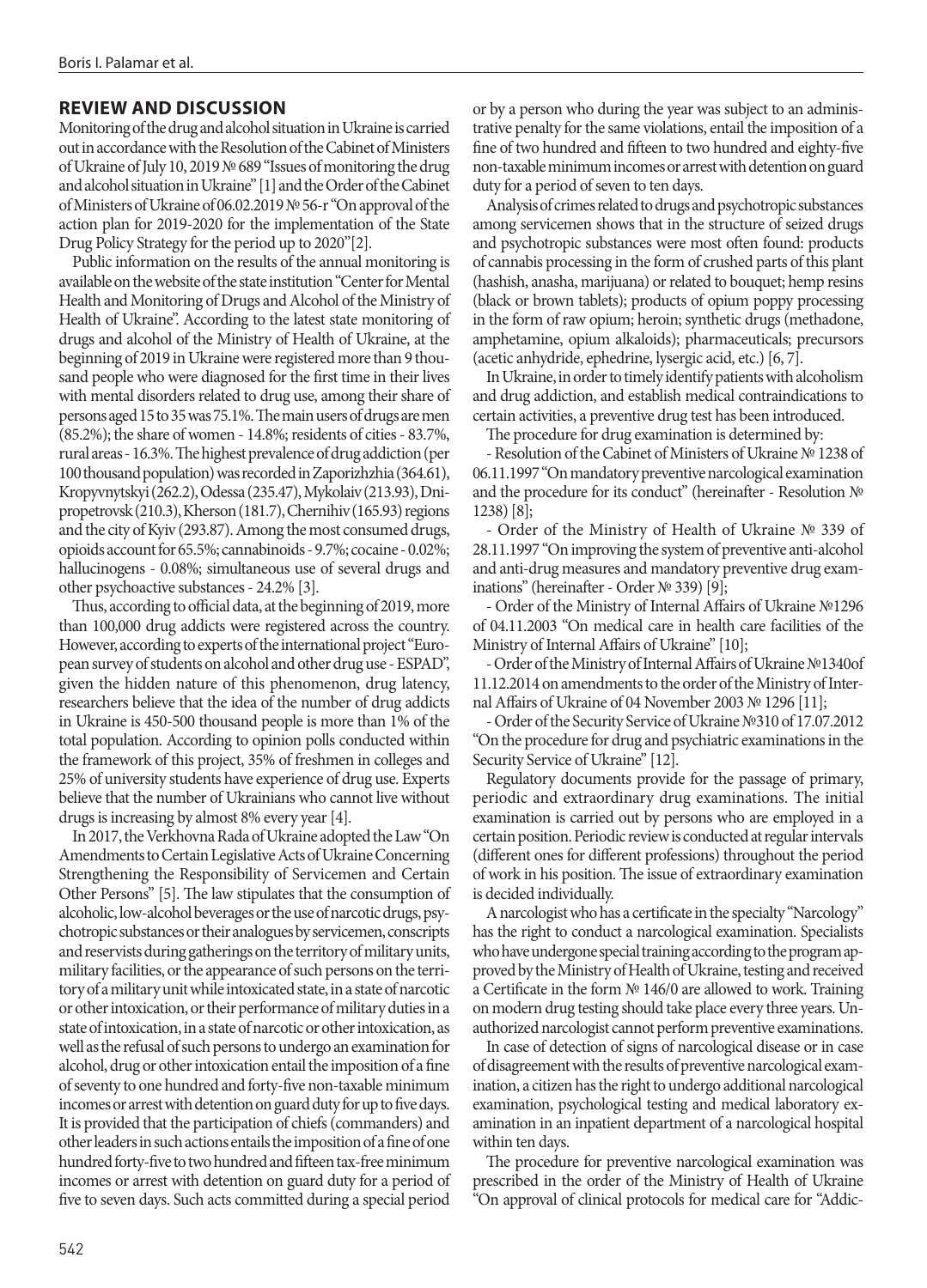tion" from 21.09.2009 № 681. According to this order, the final conclusion on the suitability or unsuitability of the person to perform certain work is carried out by the medical-consultative commission consisting of 3 narcologists; the examination procedure lasts up to 10 days [13]. However, this order expired, according to the order of the Ministry of Health of Ukraine dated 28.02.2020 № 590 [14].

After the preventive narcological examination and additional examination in the hospital, the citizen is issued a certificate of the results of the narcological examination (form № 140-0 (registration). Certificate a single document (according to the Order of the Ministry of Health of Ukraine № 339 of 28.11.1997), certifying the presence or absence of contraindications to the performance of functional duties and activities for which the passage of primary and periodic preventive drug testing is mandatory [9].

According to paragraph 17 of the "List of professions and activities for which primary and periodic preventive drug testing is mandatory" approved by the Cabinet of Ministers of Ukraine № 1238 of 06.11.1997 [8], in order to timely identify patients with alcoholism, drug addiction, drug addicts, Persons entering the Ministry of Defense of Ukraine, including those called up for military service, are subject to preventive narcological examination. The Ministry of Health of Ukraine has identified narcological establishments as the venue for the preventive narcological examination. The list of state health care facilities where a narcological examination can be performed is approved by the Ministry of Health of Ukraine. The list of public health facilities where a drug test can be performed is approved by local government administrations [10].

A significant part of Ukrainian citizens undergo this procedure in a narcological institution at their place of permanent residence, except for employees of: the Ministry of Internal Affairs; Security Services of Ukraine; Foreign Intelligence Service of Ukraine; State Border Guard Service of Ukraine. Persons working in the above structures undergo drug examinations in departmental medical institutions.

Thus, narcological examinations in the Security Service of Ukraine are conducted by narcologists of medical and preventive institutions of the Security Service of Ukraine, narcological examinations during medical examinations are conducted by narcologists who are members of the military medical commission.

Mandatory periodic and extraordinary narcological examinations of privates and officers of the Ministry of Internal Affairs of Ukraine, employees of bodies and subdivisions of internal affairs, regardless of subordination, are conducted by psychiatrists of medical centers of the Ministry of Internal Affairs of Ukraine.

It should be noted that the organization of mandatory preventive narcological examination of citizens and persons entering the Ministry of Defense of Ukraine and serving in the military in departmental treatment and prevention facilities is not regulated.

In addition, if it is necessary to conduct extraordinary examinations of privates and officers, law enforcement officers, servicemen, employees of the National Guard of Ukraine and in case of impossibility of conducting such examinations in departmental medical institutions, these persons are sent for extraordinary examinations to state and municipal security health institutions, where an extraordinary examination of a person is carried out on a paid basis at the expense of the customer (department). If a person has passed a narcological examination in a medical institution that is not included in the approved list, the certificate of the results of such examination is not valid.

According to the Resolution of the Cabinet of Ministers of Ukraine № 1238 of 06.11.1997 [8] preventive narcological examination is carried out according to the mandatory program, which includes drug narcological examination, psychological testing and medical laboratory examination in the manner prescribed by the Ministry of Health of Ukraine.

According to the Order of the Ministry of Health of Ukraine № 507 of December 28, 2002 "On approval of standards for medical care and quality indicators of medical care" [15], laboratory (toxicological) analysis should consist of 2 stages: preliminary diagnosis (toxicological screening) and final diagnosis (chemical-analytical methods: thin-layer, gas-liquid, high-performance liquid chromatography with mass spectrometry).

Performing two stages of toxicological research increases the reliability of the final conclusion on the presence of a narcotic or psychotropic substance and meets international standards. Today, the procedure for the use of rapid tests for alcohol and drugs during drug examinations remains unregulated. Positive results of such tests, in accordance with the requirements of the Ministry of Health of Ukraine, are not considered grounds for termination of a person's performance of official duties.

The Armed Forces of Ukraine do not have military medical institutions that have the right to conduct preventive drug examinations in full, namely, there are no laboratories that have the right to conduct medical laboratory examinations in the manner prescribed by the Ministry of Health of Ukraine. Therefore, to ensure compliance with current legislation on the procedure of drug testing, the medical service of the Armed Forces of Ukraine in case of need for special drug tests of servicemen during military service, organizes drug tests on a self-supporting basis in state and municipal health care facilities. The list of facilities where you can undergo a drug test is approved by order of the Ministry of Health of Ukraine, and at the regional level - by local state administrations.

#### **CONCLUSIONS**

Based on the study of the legal framework of Ukraine in the field of prevention of alcohol and drug addiction, in particular the procedure for organizing and conducting preventive drug examinations, it is established that certain issues of organization of prevention and detection of alcohol and drug addiction among servicemen of the Defense Forces are finally unresolved.

Based on the data obtained, we consider it necessary: development and approval of an interdepartmental order on the procedure for conducting narcological and psychiatric examinations in the Armed Forces of Ukraine; development and approval of an interdepartmental order on coordination of actions of specialists of the Ministry of Health of Ukraine and the Ministry of Defense of Ukraine in providing psychiatric and medical-psychological assistance to participants of the Anti-terrorist operation/Joint Forces Operation; strengthening control over the work of military commissariats on the study of conscription contingents, gathering the necessary information on alcohol and drug addiction of citizens who are called up to the Defense Forces.